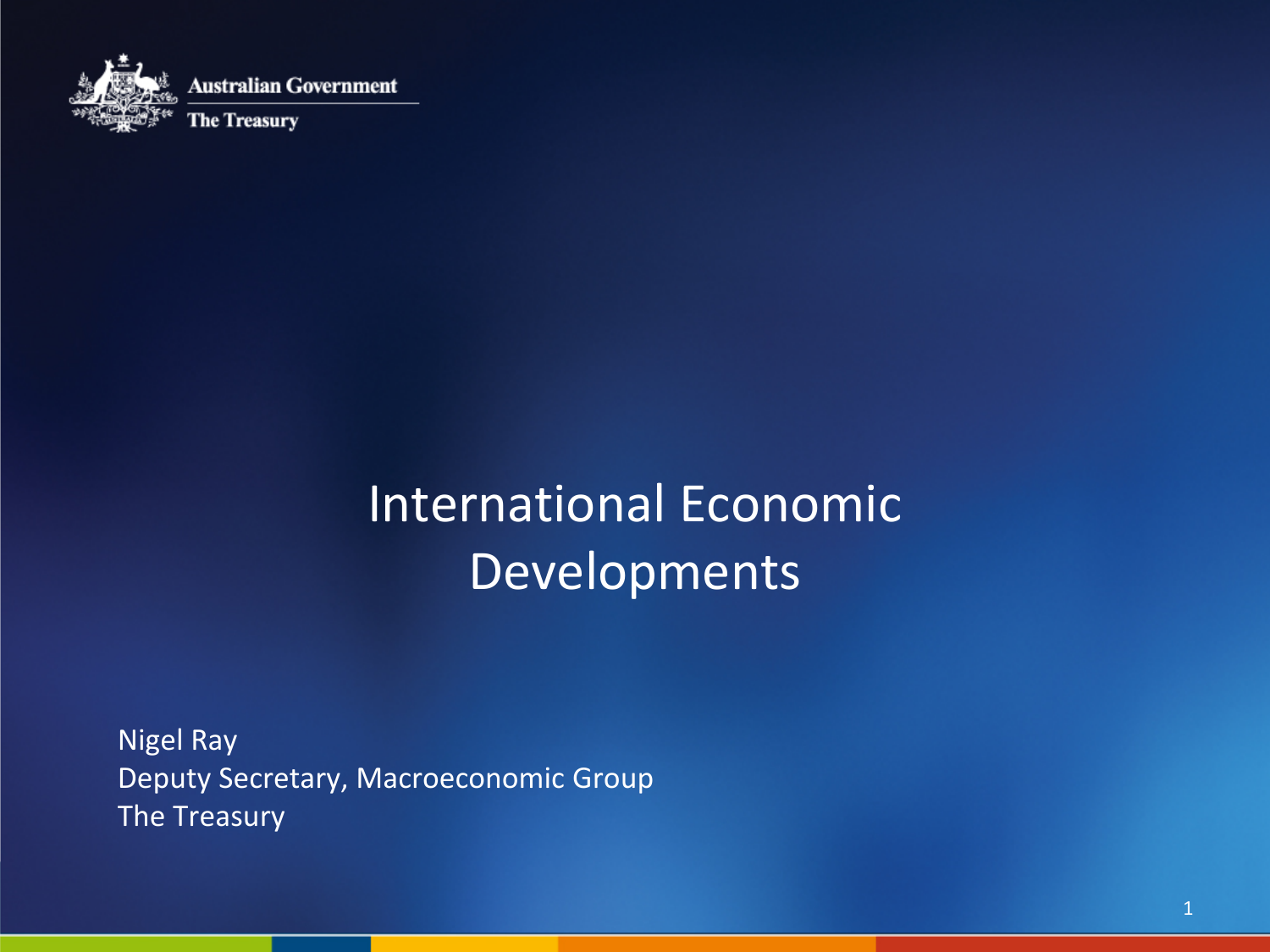#### Level of real GDP in major advanced economies



Source: Bloomberg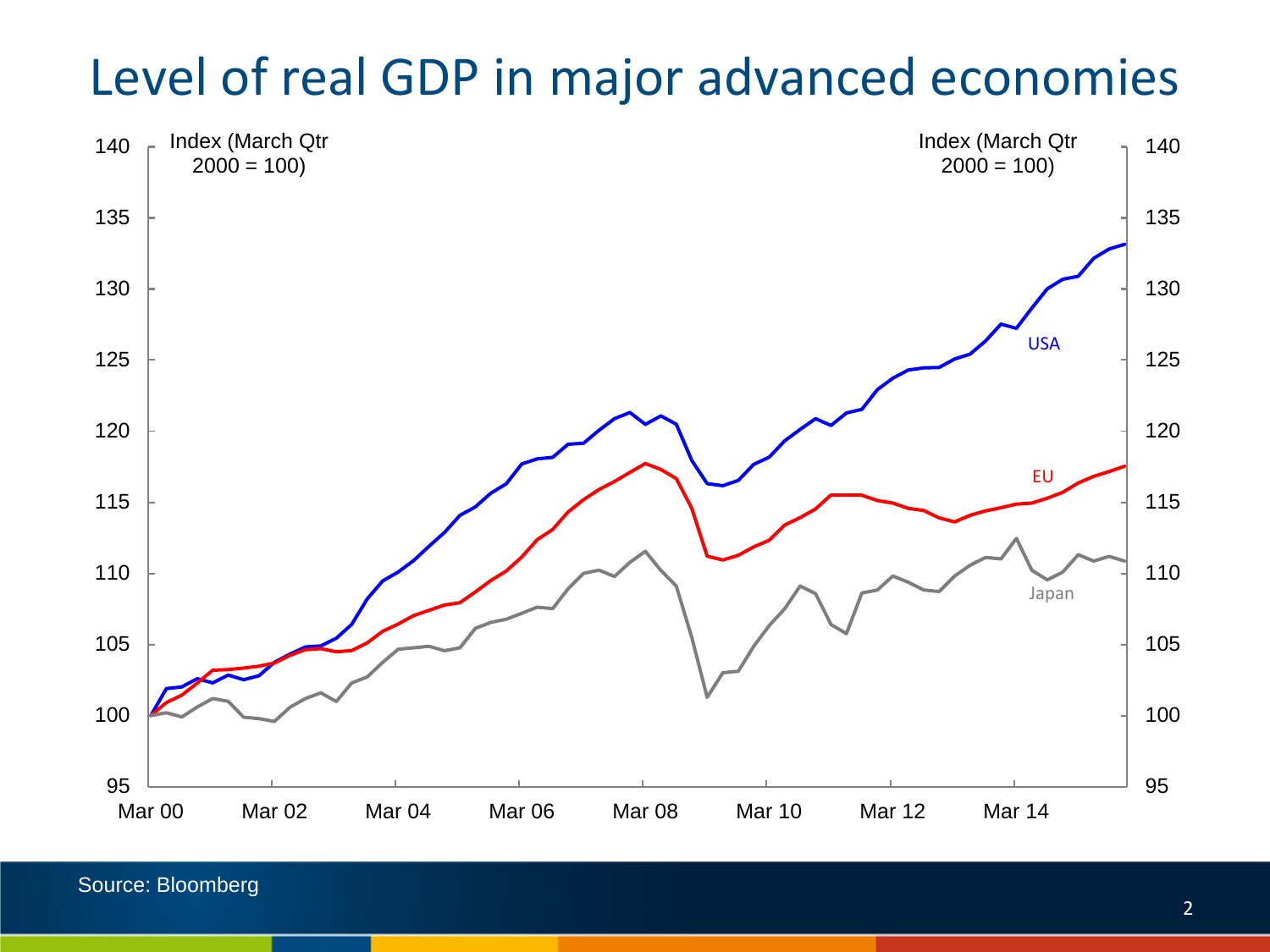## Variability in Capital Flows

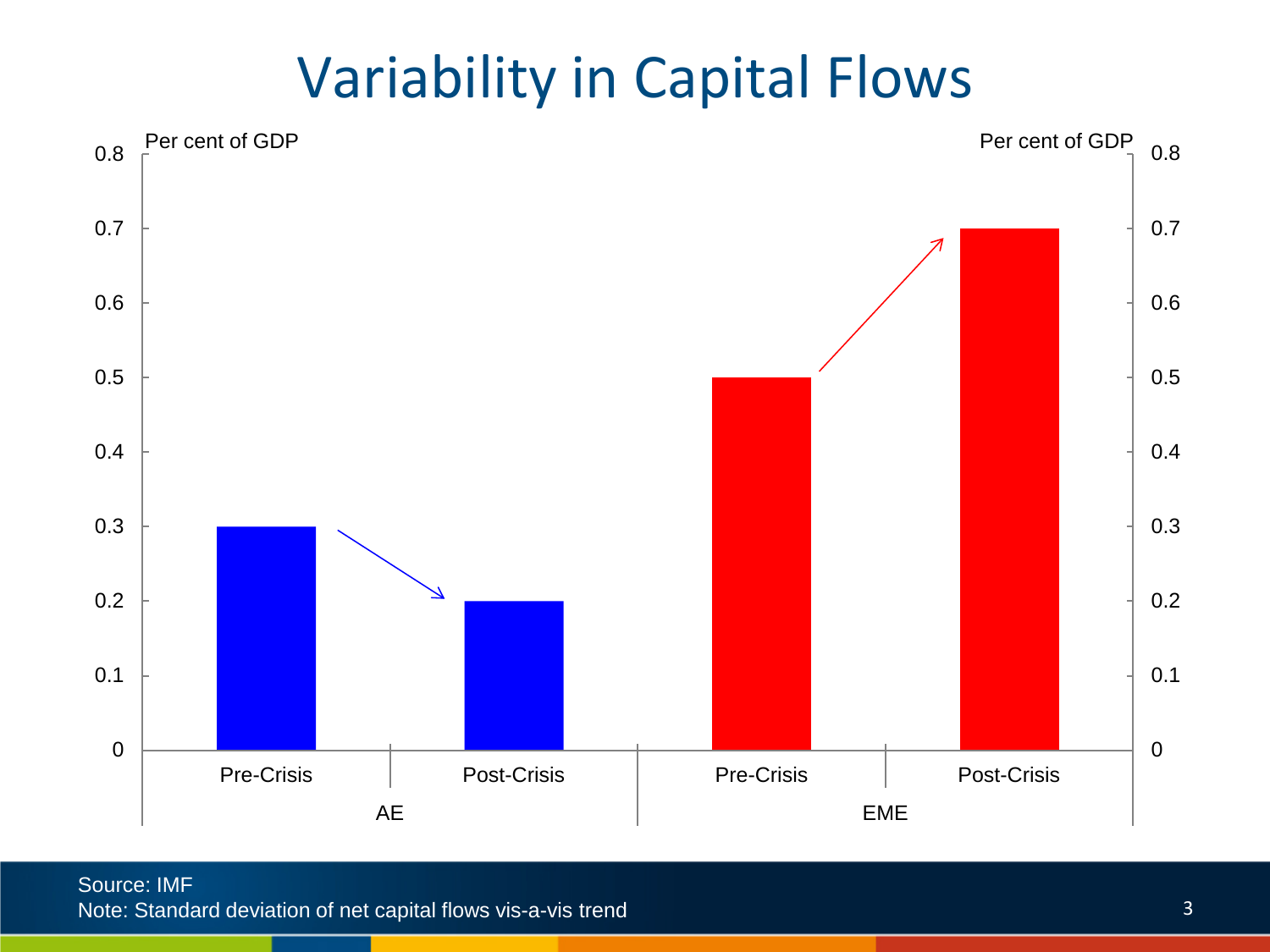#### Non-financial corporate debt

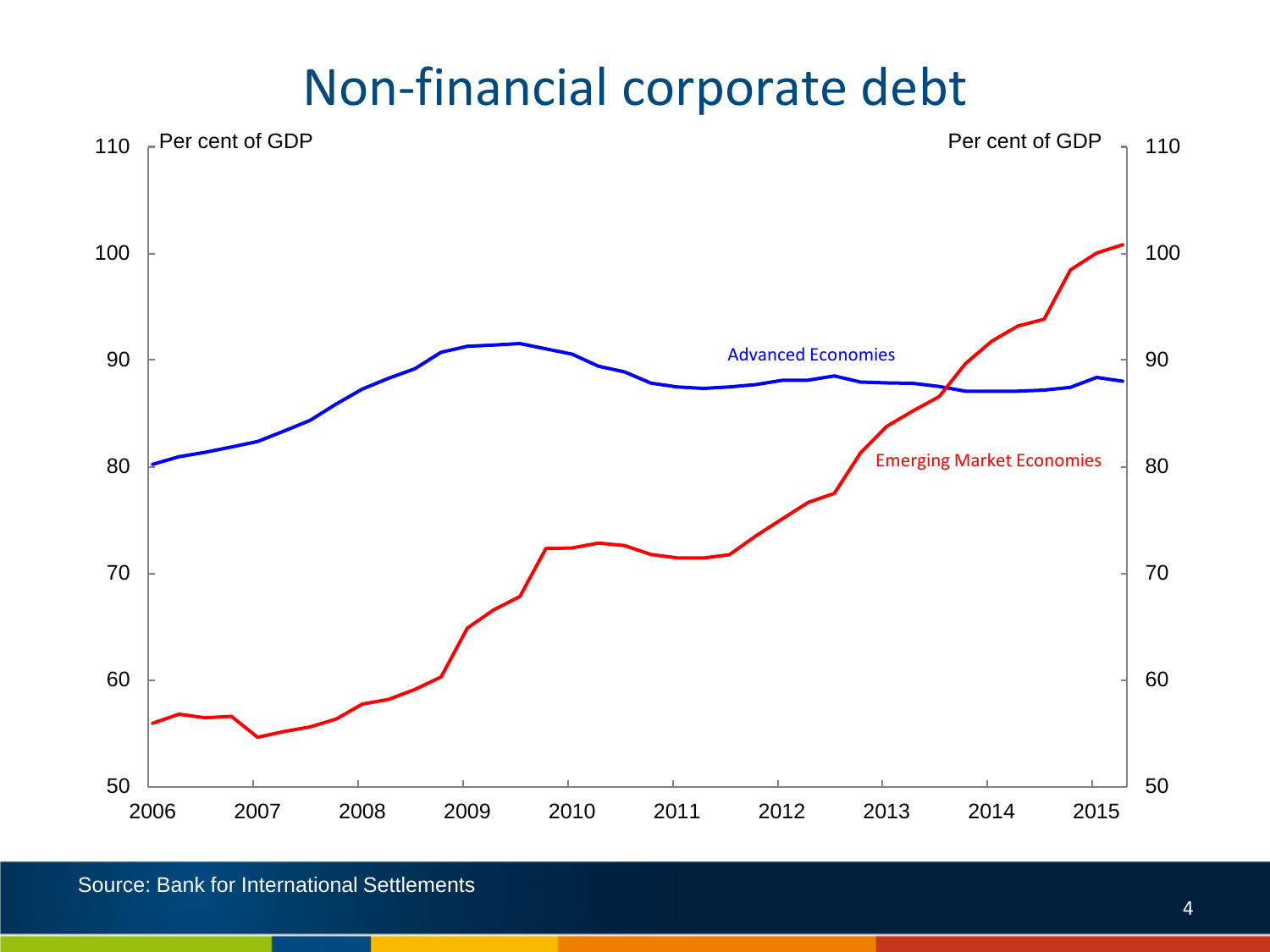#### **China estimated capital flow**



Source: Bloomberg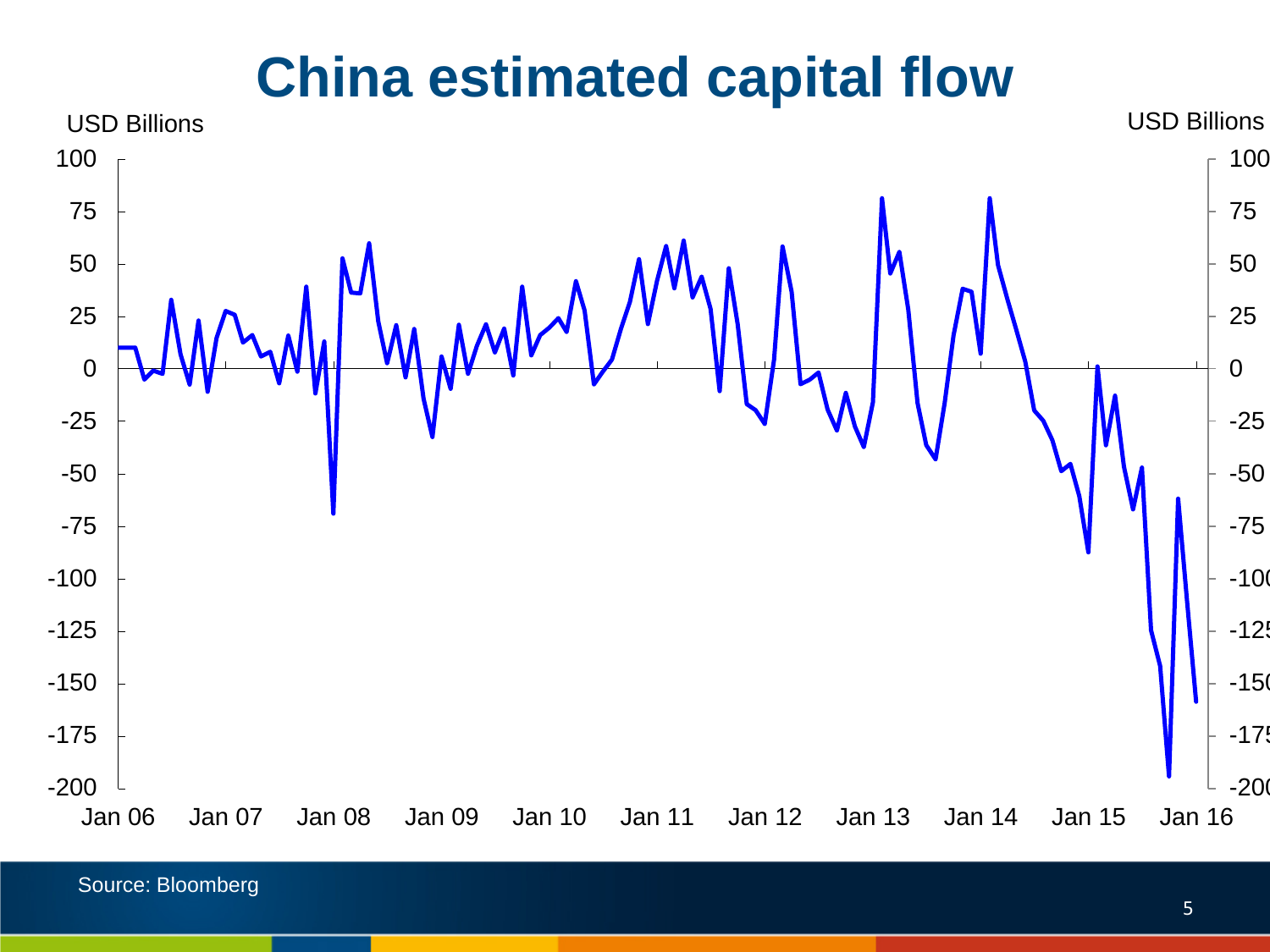# China cross-border claims fall

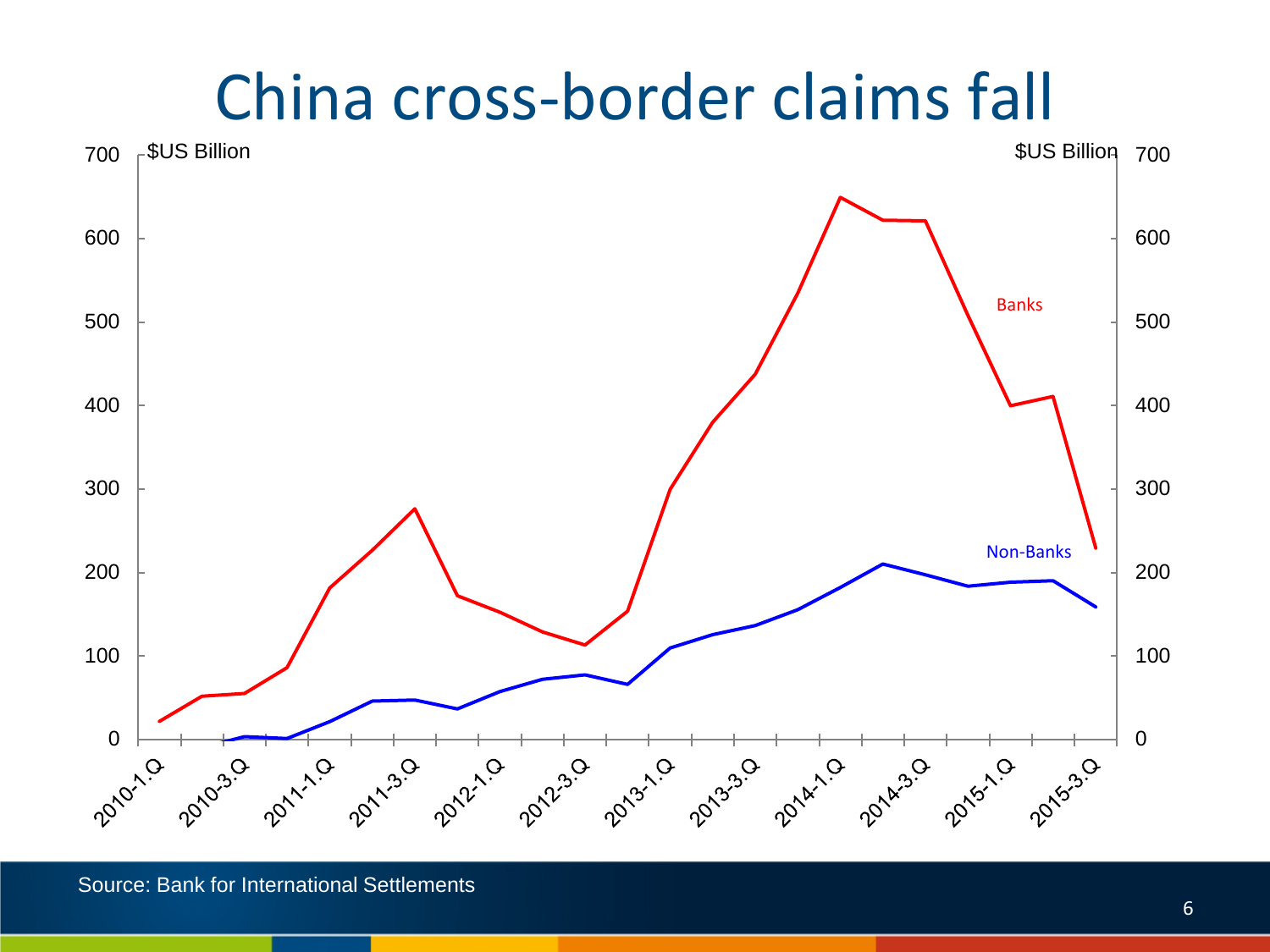# Foreign currency exposure, by sector

Per cent of GDP, as at March 2013

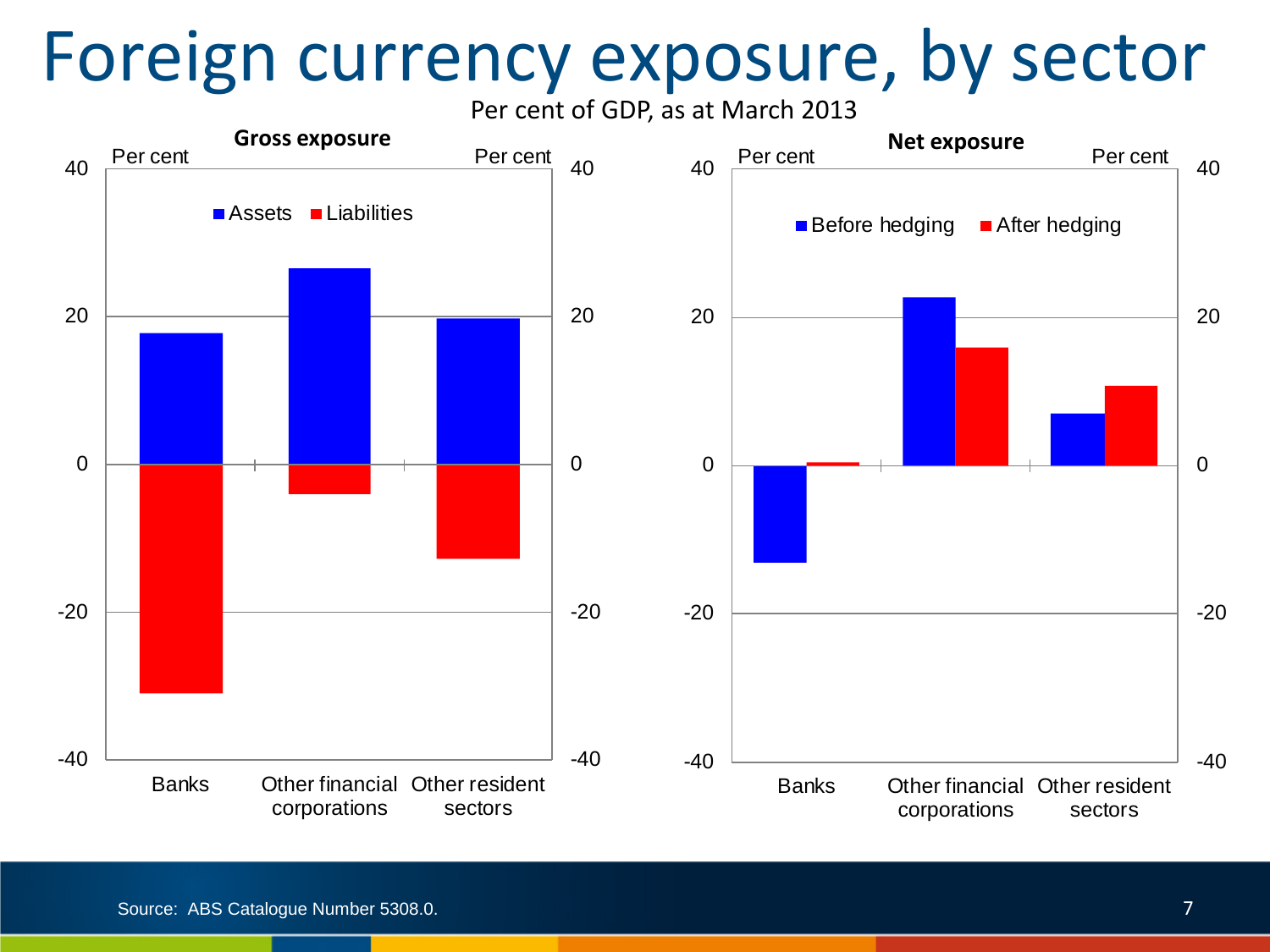# IMF Resources and Lending